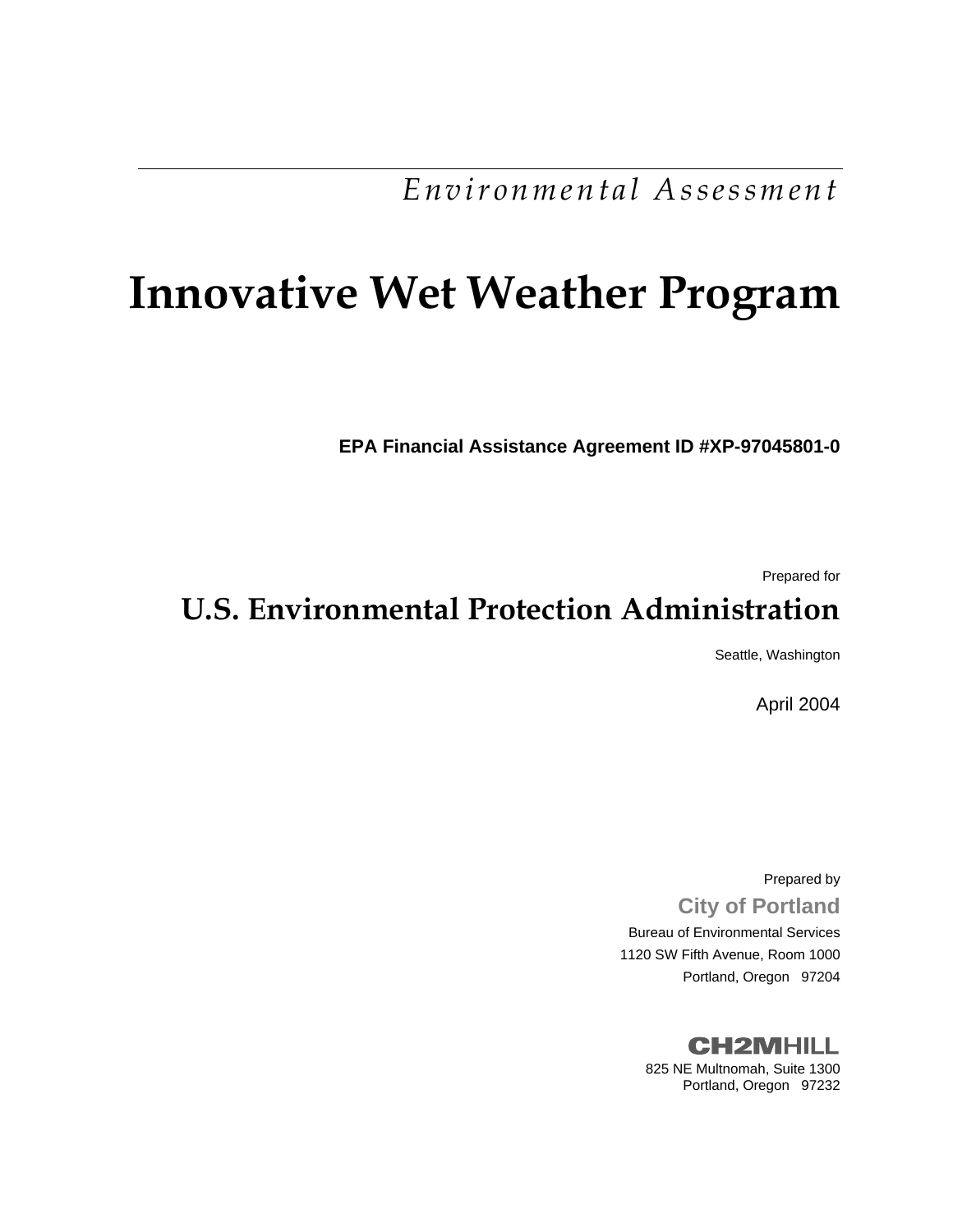### Contents

| <b>Section</b> |         |                                                              |  |
|----------------|---------|--------------------------------------------------------------|--|
| 1              |         |                                                              |  |
| $\overline{2}$ |         |                                                              |  |
|                | 2.1     |                                                              |  |
|                |         | Water Quality-Friendly Streets and Parking Lots 2-3<br>2.1.1 |  |
|                |         | 2.1.2                                                        |  |
|                |         | 2.1.3                                                        |  |
|                |         | 2.1.4                                                        |  |
|                |         | 2.1.5                                                        |  |
|                |         | 2.1.6                                                        |  |
|                | $2.2\,$ |                                                              |  |
| 3              |         |                                                              |  |
|                | 3.1     |                                                              |  |
|                | 3.2     |                                                              |  |
|                | 3.3     |                                                              |  |
|                | 3.4     |                                                              |  |
|                | 3.5     |                                                              |  |
|                | 3.6     |                                                              |  |
|                | 3.7     |                                                              |  |
|                | 3.8     |                                                              |  |
|                | 3.9     |                                                              |  |
|                | 3.10    |                                                              |  |
|                | 3.11    |                                                              |  |
|                | 3.12    |                                                              |  |
|                | 3.13    |                                                              |  |
|                |         |                                                              |  |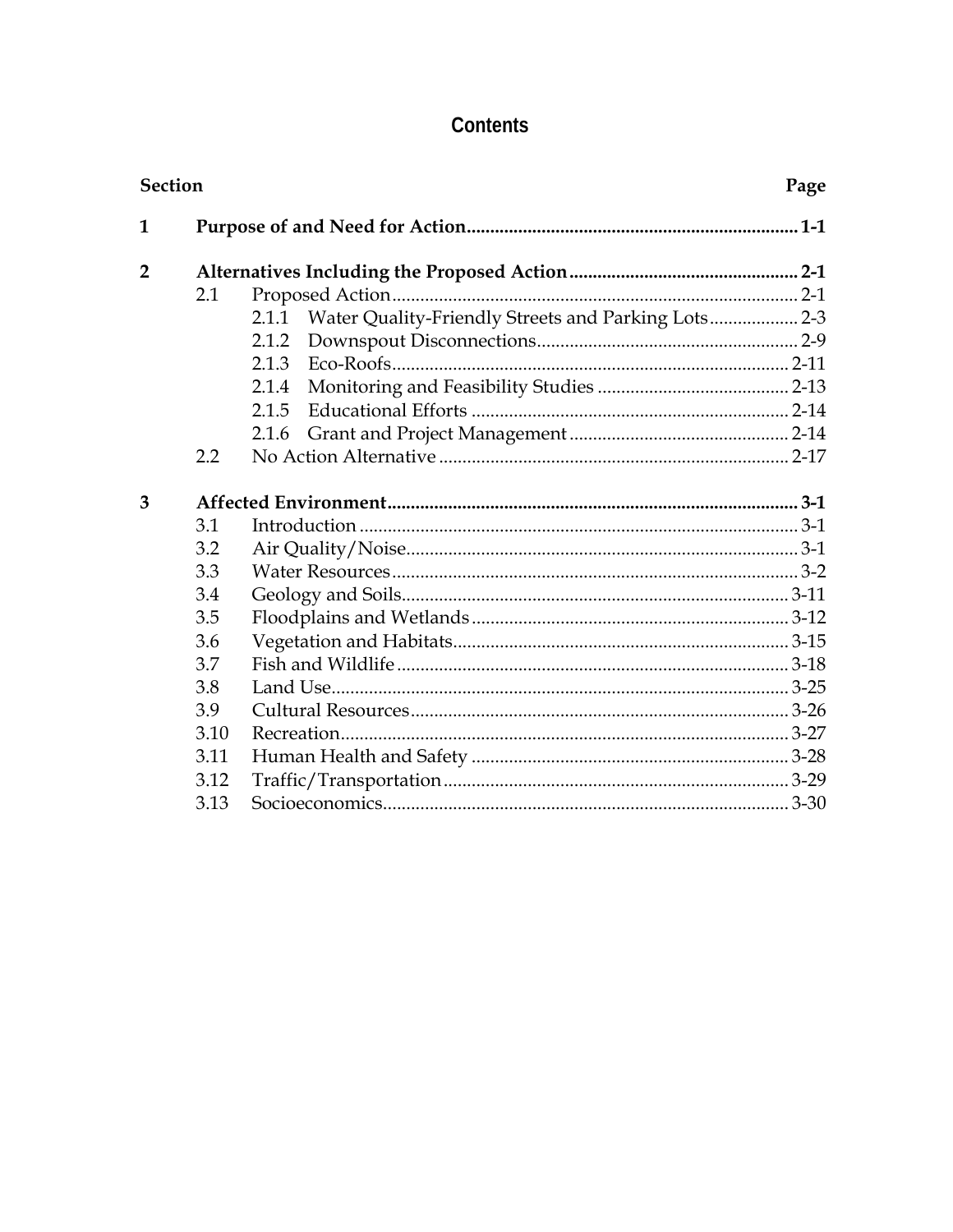#### **Contents (continued)**

| Section |      |                                                                       |
|---------|------|-----------------------------------------------------------------------|
| 4       |      |                                                                       |
|         | 4.1  |                                                                       |
|         | 4.2  |                                                                       |
|         |      | Impacts to Air Quality/Noise from the Proposed Action  4-2<br>4.2.1   |
|         |      | Impacts to Air Quality/Noise from No Action 4-3<br>4.2.2              |
|         |      | 4.2.3                                                                 |
|         | 4.3  |                                                                       |
|         |      | Impacts to Water Resources from the Proposed Action  4-4<br>4.3.1     |
|         |      | Impacts to Water Resources from No Action  4-6<br>4.3.2               |
|         |      | 4.3.3                                                                 |
|         | 4.4  |                                                                       |
|         |      | Impacts to Geology and Soils from the Proposed Action  4-8<br>4.4.1   |
|         |      | Impacts to Geology and Soils from No Action 4-8<br>4.4.2              |
|         |      | 4.4.3                                                                 |
|         | 4.5  |                                                                       |
|         |      | Impacts to Floodplains and Wetlands from the PA 4-9<br>4.5.1          |
|         |      | Impacts to Floodplains and Wetlands from No Action  4-10<br>4.5.2     |
|         |      | 4.5.3                                                                 |
|         | 4.6  |                                                                       |
|         |      | Impacts to Vegetation and Habitats from the PA  4-11<br>4.6.1         |
|         |      | Impacts to Vegetation and Habitats from No Action 4-11<br>4.6.2       |
|         |      | 4.6.3                                                                 |
|         | 4.7  |                                                                       |
|         |      | Impacts to Fish and Wildlife from the Proposed Action 4-12<br>4.7.1   |
|         |      | Impacts to Fish and Wildlife from No Action  4-13<br>4.7.2            |
|         |      | 4.7.3                                                                 |
|         | 4.8  |                                                                       |
|         |      | Impacts to Land Use from the Proposed Action  4-14<br>4.8.1           |
|         |      |                                                                       |
|         |      | 4.8.3                                                                 |
|         | 4.9  |                                                                       |
|         |      | Impacts to Cultural Resources from the Proposed Action  4-14<br>4.9.1 |
|         |      | Impacts to Cultural Resources from No Action  4-15<br>4.9.2           |
|         |      | Mitigation<br>4.9.3<br>$4 - 15$                                       |
|         | 4.10 |                                                                       |
|         |      | 4.10.1 Impacts to Recreation from the Proposed Action  4-16           |
|         |      |                                                                       |
|         |      |                                                                       |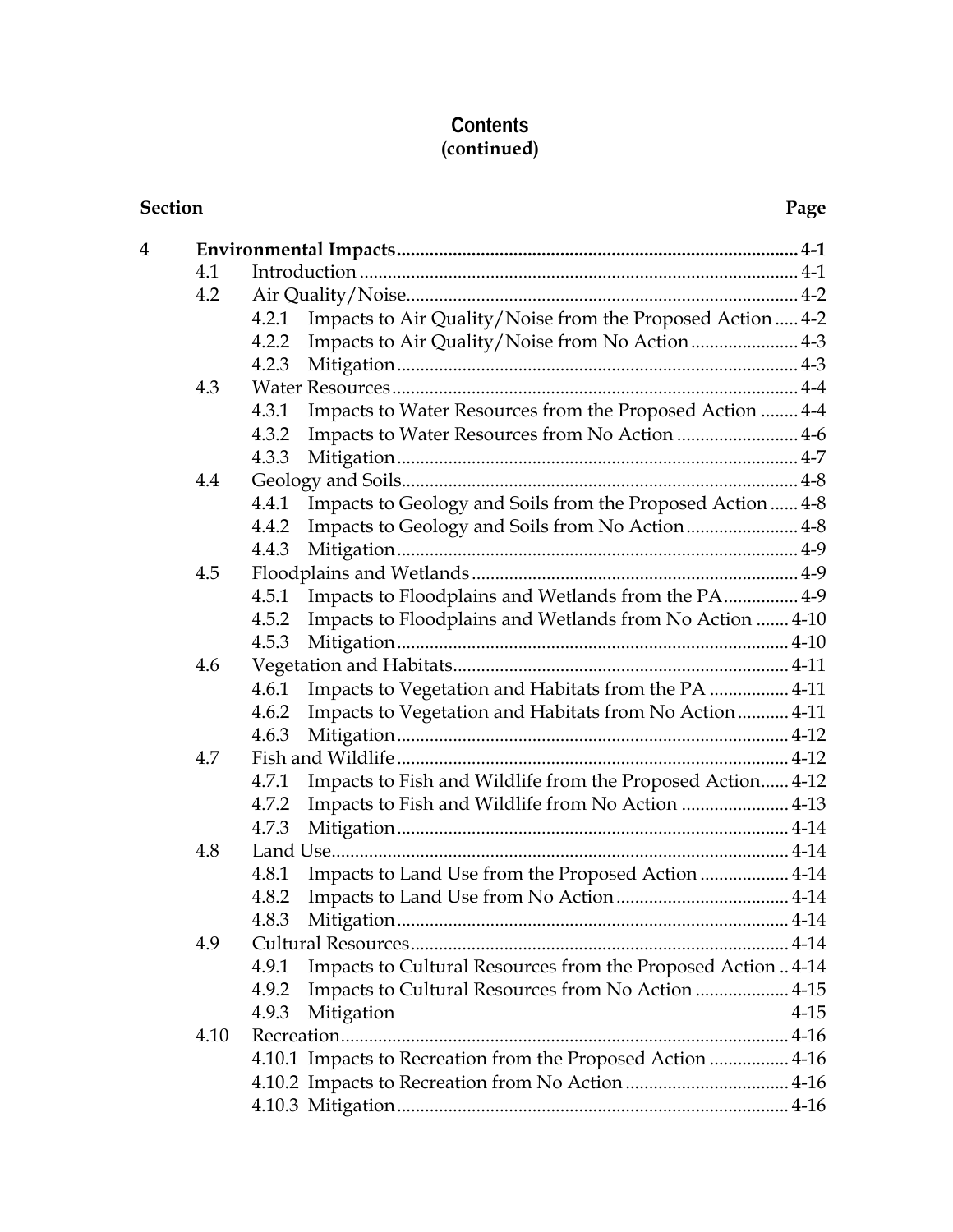#### **Contents (continued)**

| Section |      |                                                                 | Page |
|---------|------|-----------------------------------------------------------------|------|
|         | 4.11 |                                                                 |      |
|         |      | 4.11.1 Impacts to Human Health and Safety from the PA  4-17     |      |
|         |      | 4.11.2 Impacts to Human Health and Safety from No Action 4-17   |      |
|         |      |                                                                 |      |
|         | 4.12 |                                                                 |      |
|         |      | 4.12.1 Impacts to Traffic/Transportation from the PA 4-19       |      |
|         |      | 4.12.2 Impacts to Traffic/Transportation from No Action  4-20   |      |
|         |      |                                                                 |      |
|         | 4.13 |                                                                 |      |
|         |      | 4.13.1 Impacts to Socioeconomics from the Proposed Action  4-20 |      |
|         |      | 4.13.2 Impacts to Socioeconomics from No Action 4-21            |      |
|         |      |                                                                 |      |
|         | 4.14 |                                                                 |      |
|         | 4.15 |                                                                 |      |
|         | 4.16 | Compliance with Environmental Laws and Executive Orders 4-23    |      |
|         | 4.17 | Irreversible and Irretrievable Commitment of Resources  4-24    |      |
|         | 4.18 | Short-Term Use of the Environment versus Maintenance of         |      |
|         |      |                                                                 |      |
| 5       |      |                                                                 |      |
| 6       |      |                                                                 |      |
| 7       |      |                                                                 |      |
| 8       |      |                                                                 |      |
|         |      |                                                                 |      |